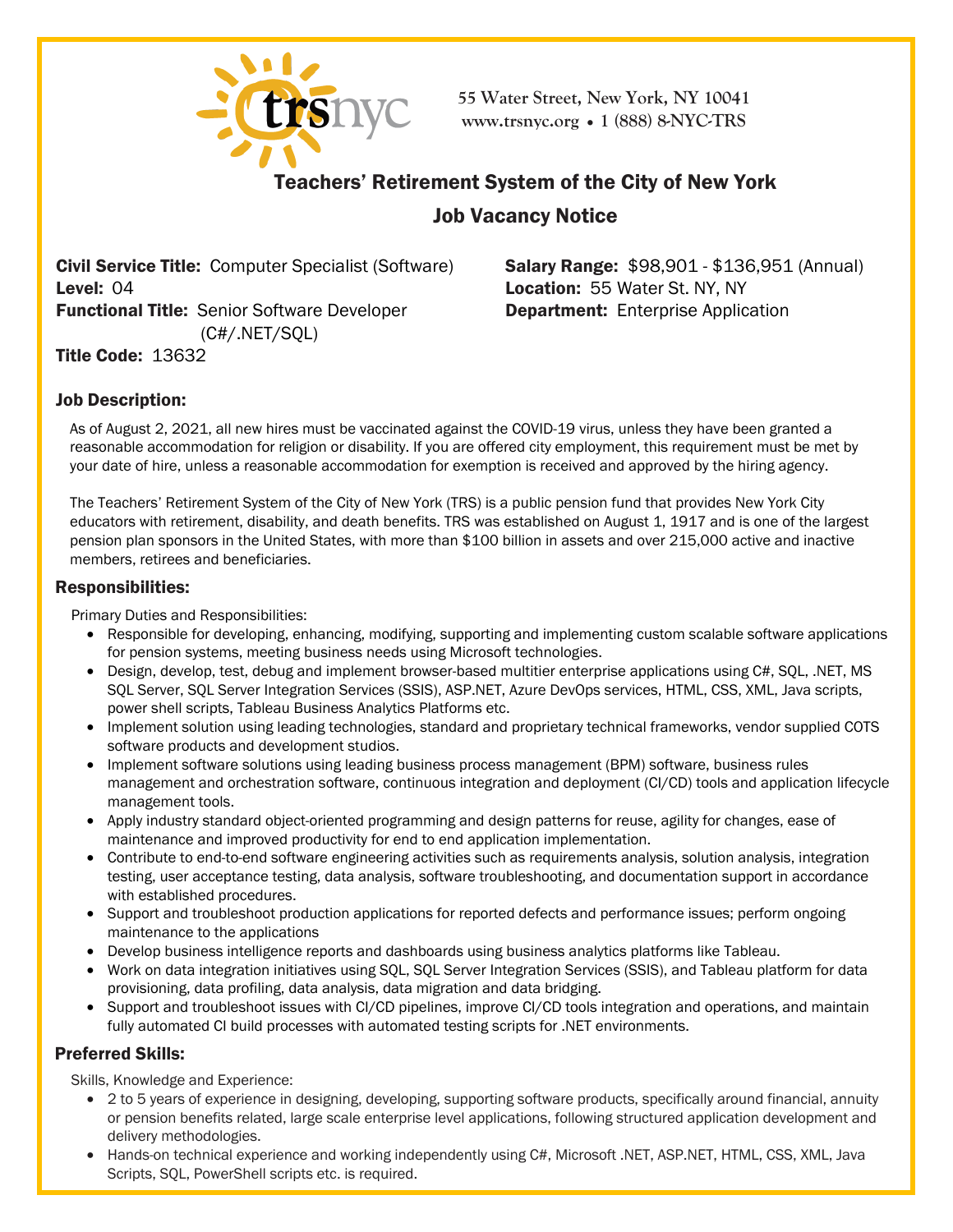## Preferred Skills: (continued)

Strong hands-on experience in developing applications using C# is required.

- Excellent object-oriented programming skills, strong analytical and technical design skills are required.
- Experience of developing integrated applications using MS-SQL Server databases systems is required.
- Experience in developing as well as integrating with Web Services (SOAP, REST API) is required.
- Experience in UI frameworks like Bootstrap CSS framework, in developing responsive, mobile-first front end web applications are preferred.
- Experience in developing applications using rules engines and business process management software development tools (BPM engines) is preferred.
- Experience in developing applications using Azure DevOps and repos is preferred.
- Experience in developing applications using Microsoft Power platform is preferred.
- Experience in configuring and developing applications using Microsoft Dynamics 365 software-as-a service applications is a plus.
- Microsoft Certifications in web development and database technologies are preferred

#### Competencies:

- Drive for Results Consistently focuses on ways to gain efficiency and ensure quality outcomes.
- Effective Communications Consistently communicates with clarity and thoroughness to optimize member or colleague understanding.
- Interpersonal Astuteness Understands and anticipates individuals' attitudes, feelings and/or actions.
- Professional Confidence demonstrates the professional capability and self-confidence required to achieve objectives in the face of obstacles.

### Minimum Qualification Requirements:

- 1. A baccalaureate degree from an accredited college, including or supplemented by twenty-four (24) semester credits in computer science or a related computer field and two (2) years of satisfactory full-time software experience in designing, programming, debugging, maintaining, implementing, and enhancing computer software applications, systems programming, systems analysis and design, data communication software, or database design and programming, including one year in a project leader capacity or as a major contributor on a complex project; or
- 2. A four-year high school diploma or its educational equivalent and six (6) years of full-time satisfactory software experience as described in "1" above, including one year in a project leader capacity or as a major contributor on a complex project; or
- 3. A satisfactory combination of education and experience that is equivalent to (1) or (2) above. College education may be substituted for up to two years of the required experience in (2) above on the basis that sixty (60) semester credits from an accredited college is equated to one year of experience. A masters degree in computer science or a related computer field may be substituted for one year of the required experience in (1) or (2) above. However, all candidates must have a four year high school diploma or its educational equivalent, plus at least one (1) year of satisfactory full-time software experience in a project leader capacity or as a major contributor on a complex project.

NOTE: In order to have your experience accepted as Project Leader or Major Contributor experience, you must explain in detail how your experience qualifies you as a project leader or as a major contributor. Experience in computer operations, technical support, quality assurance (QA), hardware installation, help desk, or as an end user will not be accepted for meeting the minimum qualification requirements.

## Special Note

To be eligible for placement in Assignment Level IV, in addition to the Qualification Requirements stated above, individuals must have one year of satisfactory experience in a project leader capacity or as a major contributor on a complex project in data administration, database management systems, operating systems, data communications systems, capacity planning, and/or on-line applications programming.

## Additional Information

The City of New York is an inclusive equal opportunity employer committed to recruiting and retaining a diverse workforce and providing a work environment that is free from discrimination and harassment based upon any legally protected status or protected characteristic, including but not limited to an individual's sex, race, color, ethnicity, national origin, age, religion, disability, sexual orientation, veteran status, gender identity, or pregnancy.